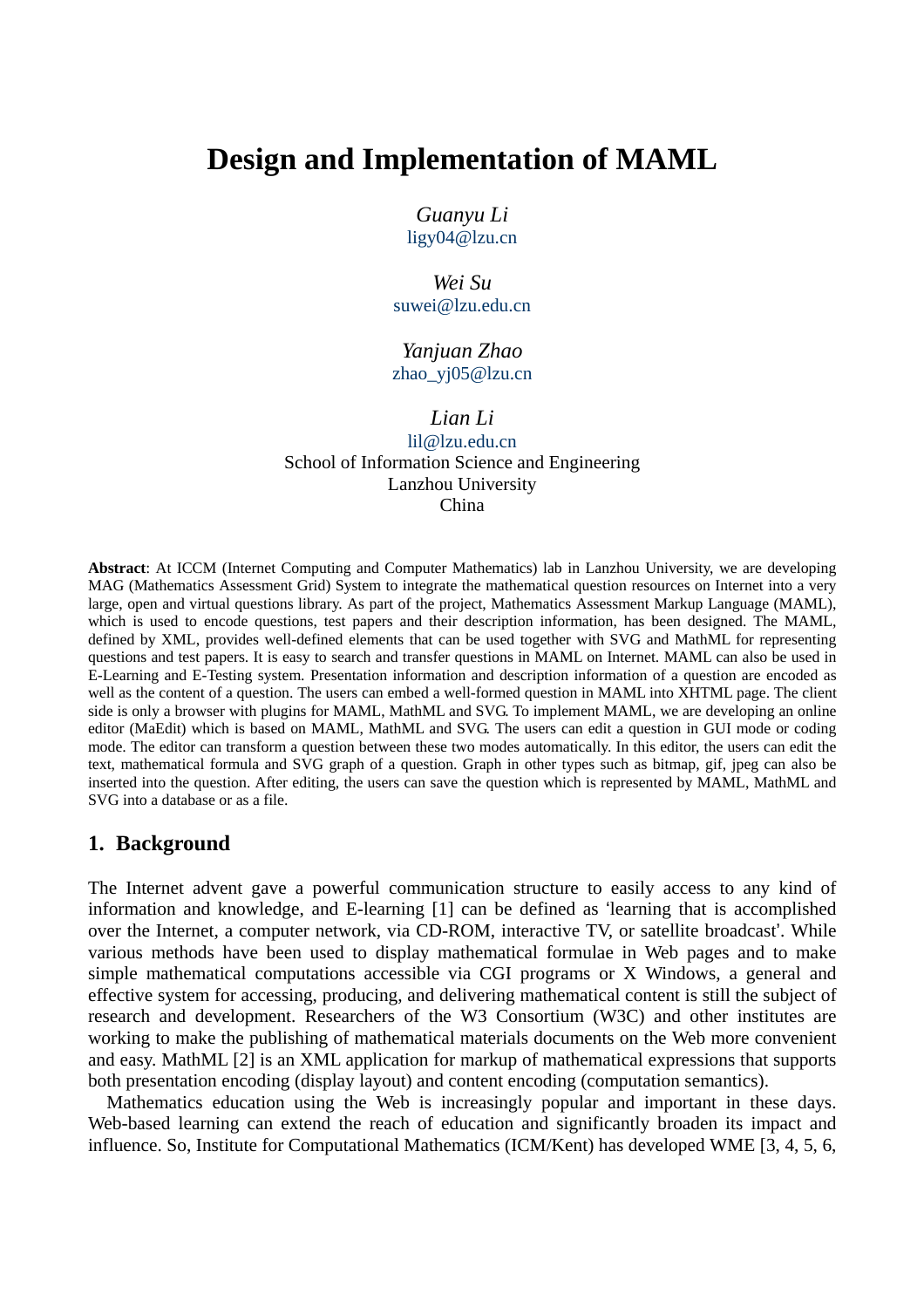7] (Web-based Mathematics Education) as a distributed system for supporting, enhancing, and delivering mathematics education at all levels.

In fall 2004, we introduced WME to China. We have ported WME to a site in Lanzhou University and performed research on how well WME may work in China and what can be learned about the relocatability, configurability, internationalization, and interoperability of the WME site and the WME components.

In this work, we found that teachers and students take more care of test and assessment because test and assessment are more important in China. On one hand, the teachers have limited questions in different types. They have to spend much time in looking for and choosing the appropriate questions to make test papers. On the other hand, there are large numbers of mathematical questions on Internet. Our interest is how to make use of the resources on Internet. So we decided to develop MAG (Mathematics Assessment Grid) [8] at ICCM lab in Lanzhou University. To do this, we must establish a standard for describing a mathematical question and a test paper. As part of the project, Mathematics Assessment Markup Language (MAML), which is used to encode questions, test papers and their description information, has been designed.

In Rice University, USA, Elizabeth Bartmess and co-workers have designed QML1.0 (Questions Markup Language) [9] for encoding questions. However, QML has no description information markup elements and test paper markup elements. So it cannot be used in MAG.

## **2. INTRODUCTION TO MAG AND MAML**

MAG is a grid system that integrates the mathematical question resources on Internet into a very large, open and virtual library. The main data sources of MAG are MAML-based Web pages and isomerous databases on Internet. Files in other types on Internet can also be data sources of MAG if they can be translated into MAML automatically. The users can login MAG to search questions on certain subject and make a test paper. MAG is transparent to the user. What the user needs to do is just sending key words to MAG. MAG searches the appropriate questions by specific algorithm from data sources on Internet automatically. Then it translates questions in other types into questions in MAML. MAML (Mathematics Assessment Markup Language) is at the core of MAG framework.



**Figure 1**. Architecture of MAG

Nowadays, mathematics questions and test papers on Internet are in several types, such as Web pages, word documents, PDF files, or stored in databases. Due to the lack of description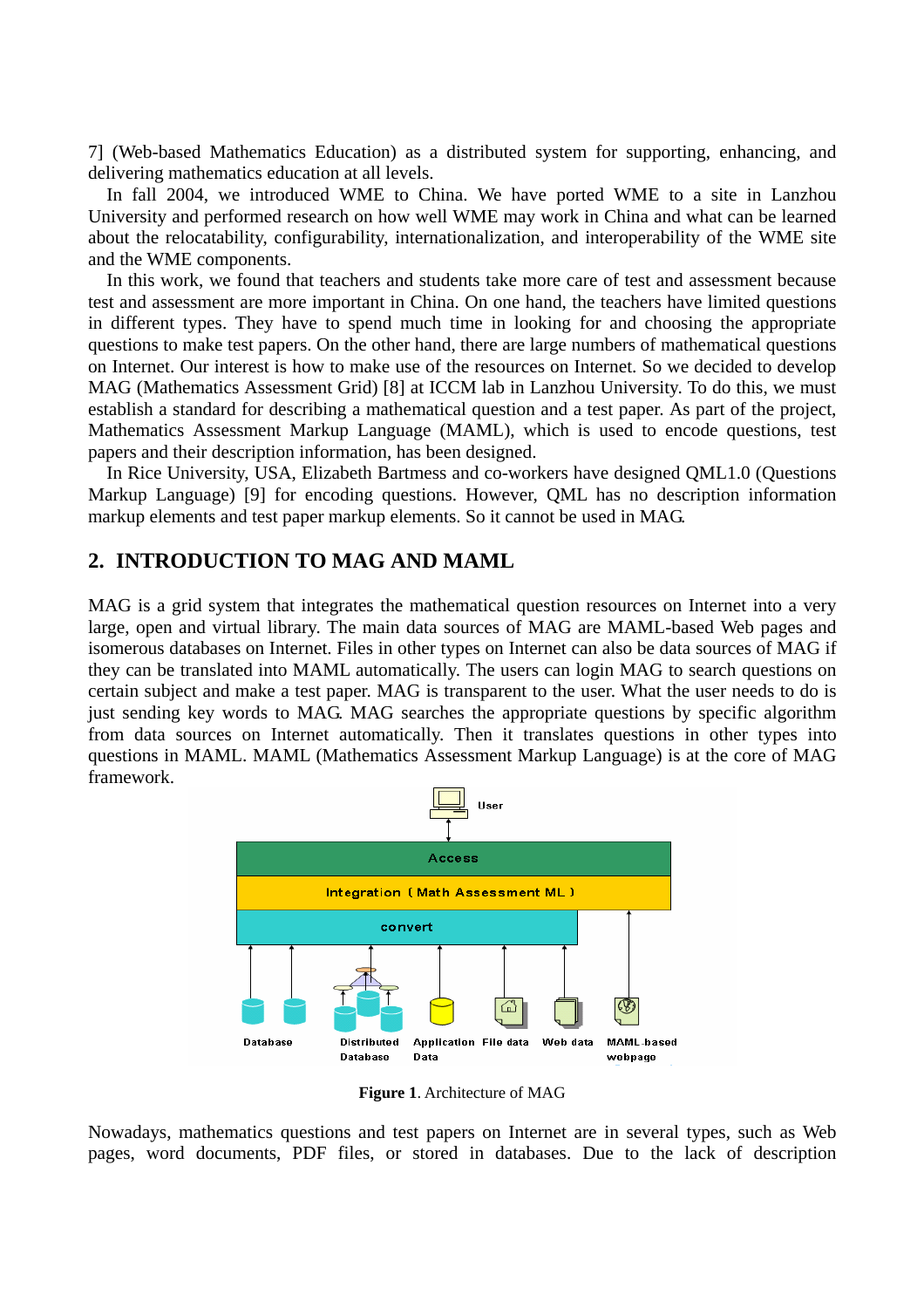information, it is difficult to search a question that is in one of these types. It is also difficult to make a test paper with these questions. In the past years, E-learning and E-testing have developed quickly. There is still no standard method to describe a mathematical question and test paper. The questions in special types cannot be shared in E-testing systems.

We are now working on MAML, which is used to encode questions or test papers and their description information. It provides well-defined *question elements* and *paper elements* that can be used together with XHTML and MathML for describing a question or a test paper. It is easy to search and transfer questions in MAML on Internet. MAML can be used to encode questions or test papers not only in Web pages, but also in E-learning and E-testing systems. All systems can share questions and test papers that are in MAML. The requirements of MAML can be listed as follows.

- Encode content of mathematical questions and papers
- Encode description information of mathematical questions and papers
- Being compatible with XHTML, MathML and SVG [10] for intermixed usage
- Facilitate conversion to and from questions in other types automatically or manually
- Facilitate to edit
- Allow marked-up pages to be delivered to regular Web browsers for end-user viewing
- Provide for extensibility

## **3. Overview of MAML Elements**

All MAML elements are classified into three groups: *test paper markup elements* which are used to describe an examination paper, *question markup elements* which are used to describe a question and *presentation markup elements*. MathML markup elements and SVG markup elements can be embedded into MAML.

We classify all questions into 5 types: one choice, multiple choices, fill-in-the-blank, true or false and essay questions. A question can be divided into two parts: the content of the question and the description information of the question. The content of a question is in these types: text, figure (SVG or other type picture) or formula in MathML. What we will do is encoding both the content and the description information.

The examination papers are in two types: the standard blank papers the teachers make and the papers for students to take a test. We may only have one copy of the blank paper. But we must apply a copy of the paper to every student in E-testing. The paper contains not only the questions but also the information of the student and the answers of the student.

All elements are listed as follows.

#### *Paper markup elements*

<paper> <pdescription> <ptitle> <psubject> <pstarttime> <pendtime> <psite> <pdifficulty>  $<$ pscore> $<$ pspecification> $<$ pschool> $<$ pgrade> $<$ pclass> $<$ pname> $<$ pstudentid> $<$ psection>

#### *Question content markup elements*

**<**questionset> <question> <qdescription> <qbody> <qchoice> <qtext> <qblank> <qmathml>  $\langle q s v g \rangle$   $\langle q i m a g e \rangle$   $\langle q t o correct \rangle$   $\langle q p a r a m e t e \rangle$   $\langle q k e y \rangle$ 

### *Descriptive markup:*

<qtopic> <qcorrectness> <qdifficulty> <qrscore> <qanswer> <qscore>

### *Presentation markup elements*

 $\langle$ grow $>$  $\langle$ gbr $>$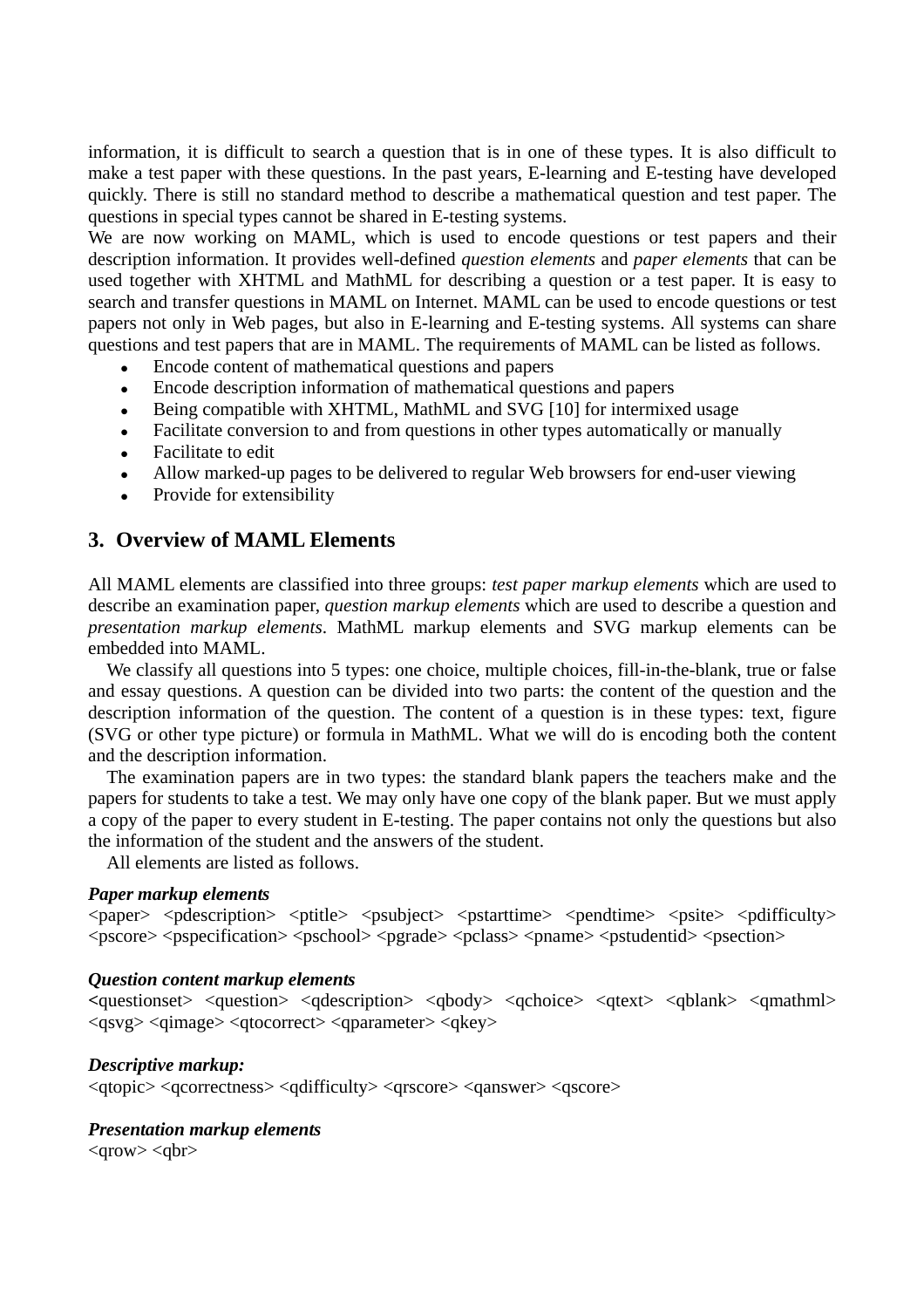Besides these elements, there are about more than 100 attributes which are used to describe the style of the paper and question.

We created the MAML DTD that defines the syntax of MAML elements. Appendix A is an example of test paper in MAML.

# **4. Processing of MAML**

We can embed MAML into a XHTML document. But the browser cannot process the MAML markup directly. So we must translate the MAML into regular Web page before the browser deals with it. We have two choices: translating it on server side or translating it on client side. One of our main aims is to make it convenient to the user to search questions on Internet. If we translate MAML on server side, what the user got is just the translated document without MAML markup. Therefore, the user cannot search the questions by the description information of questions. So we translate MAML on client side because in this mode, the user can search the questions in MAML by the description information. Mathematical expressions in MathML are displayed either by MathPlayer or directly by the MathML-enabled Web browser. A browser with plugin SVGViewer can display SVG graph well.



**Figure 2**. Processing of MAML

### **5. MaEdit**

MaEdit is a Web-based mathematical question editor which is under development in ICCM lab. With a convenient visual user interface, you can create and edit mathematical test questions and papers in this editor. MaEdit can run within any standard Web browser which supports JavaScript and DOM. The functionalities of MaEdit are listed as follows.

- <sup>z</sup> Create and edit a question in GUI mode
- Load MathEdit [11] to edit mathematical expressions of a question and insert the retrieved mathematical expressions (in MathML) into MAML
- Load GeoSVG [12] to draw figures of a question and insert retrieved mathematical graph (in SVG) into MAML
- Edit a question in coding mode (MAML, MathML and SVG code) directly
- Add and update the description information of question
- Save the question in MAML automatically

The characteristics are as follows.

- Complete Web Orientation. MaEdit is a web-based visual mathematical question editor
- Edit in GUI mode or coding mode. The editor can transform a question between these two modes automatically
- Abundant media types

MaEdit is implemented in Ajax [13]. Users don't need to install any software. A Web browser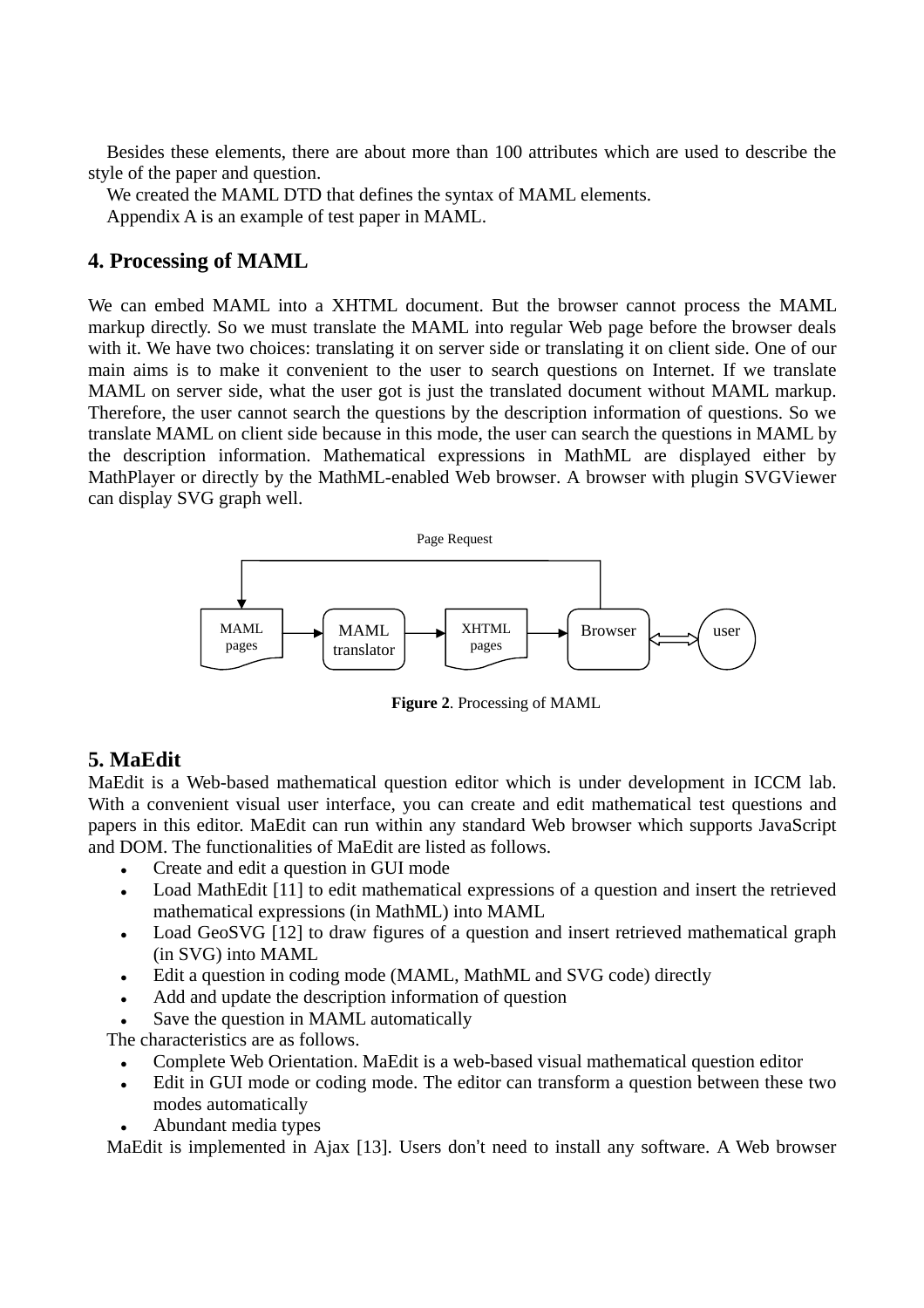with plugins of MathPlayer, SVGViewer and MAML translator is enough. In this editor, the users can edit content and description information of a question. The editor can also load MathEdit and GeoSVG to edit mathematical formula and SVG graph of a question. Graph in other types such as bitmap, gif, jpeg can also be inserted into the question. After editing, the user can save the question which is in MAML, MathML and SVG into database or as a file.

In ICM/Kent, a Web-based authoring tool, GeoSVG, which makes the creating of interactive geometry and other mathematics lessons simple, has been developed. In ICCM, we are developing a Mathematical expression editor, MathEdit. We have designed APIs in MaEdit to GeoSVG and MathEdit. Users can edit mathematical expressions and draw figures by these tools.

| <sup>2</sup> 无标题文档 - Licrosoft Internet Explorer<br>العالي                                                                        |  |
|-----------------------------------------------------------------------------------------------------------------------------------|--|
| 文件(F)<br>编辑(E) 查看(V) 收藏(A)<br>工具①<br>帮助 (H)                                                                                       |  |
|                                                                                                                                   |  |
| → 转到 链接 > Norton AntiVirus ■ ▼<br>地址(D) 6:\Documents and Settings\1z1\桌面\editor.htm                                               |  |
| MaEdit<br>Developed by ICCM                                                                                                       |  |
| <u>Ι U Α</u> & Ε Ε Ε (Ε Ε Ε   question<br>Font<br>$Size \vee$<br>$\checkmark$<br>В<br>v                                           |  |
| $\backsim$ $\sim$ $\blacksquare$ $\blacksquare$ $\blacksquare$ $\triangleright$ $\mathbb{S}^n$<br>y.<br>46 危<br>Qustion type<br>v |  |
|                                                                                                                                   |  |
|                                                                                                                                   |  |
| (6) 曲线x2+y2+2 x-2 y=0关于                                                                                                           |  |
| (A) 直线x=轴对称 (B) 直线y=-x轴对称                                                                                                         |  |
| (C) 点 (-2, ) 中心对称 (D) 点 (-, 0) 中心对称                                                                                               |  |
|                                                                                                                                   |  |
|                                                                                                                                   |  |
|                                                                                                                                   |  |
|                                                                                                                                   |  |
|                                                                                                                                   |  |
|                                                                                                                                   |  |
|                                                                                                                                   |  |
| date: $2005 -$<br>author:<br>$1 \sqrt{}$<br>singlechoice<br>type:<br>v                                                            |  |
|                                                                                                                                   |  |
| topic:<br>difficulty:<br>$\vee$ scope:<br>senior v<br>set<br>easy<br>v                                                            |  |
| 中考 ~<br>source:<br>score:                                                                                                         |  |
| key:                                                                                                                              |  |
| IIII.<br>$\rightarrow$<br>≺<br>2 我的电脑                                                                                             |  |
| 倉完毕                                                                                                                               |  |

**Figure 3**. MaEdit

# **6. Future Work**

The MAG Framework and MAML is an ambitious vision and there is much work ahead.

- Develop MAG software.
- Develop interfaces to several famous questions libraries for MAG. The users can search questions in these libraries by MAG.
- Research on the feasibility of transforming questions in MS Word document, PDF document and HTML text into questions in MAML automatically.
- Develop a paper assessment system which can do assessment automatically. The students can sit take the test wherever they have a browser with several plugins as mentioned.

**Acknowledgments** The material reported here is based upon work supported in part by the National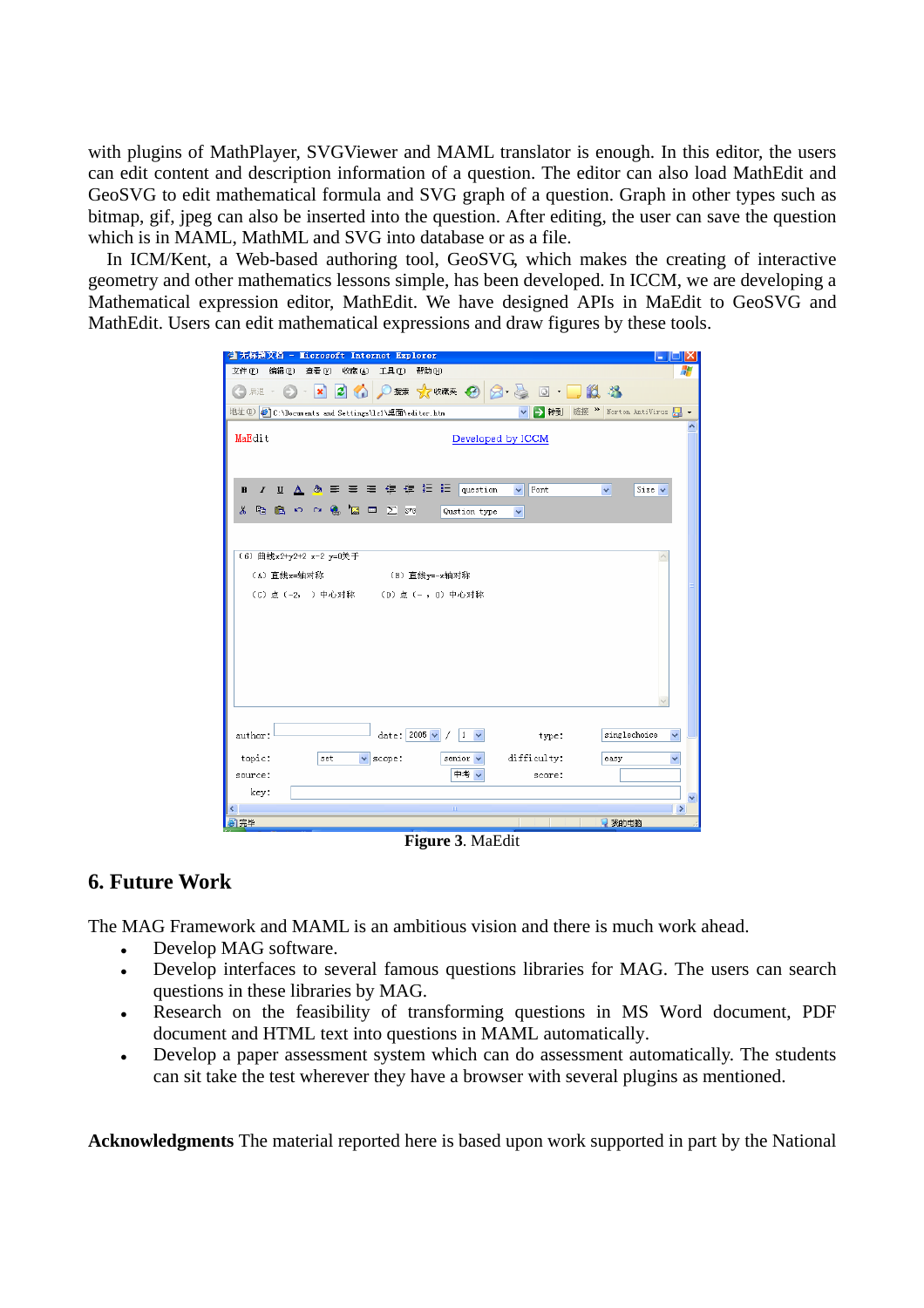Natural Science Foundation of China under Grant No.90612016, 60473095. Any opinions, findings, and conclusions or recommendations expressed in this material are those of the authors and do not necessarily reflect the views of the funding agencies.

### **References**

- [1] Website at: http://www.worldwidelearn.com/elearning-essentials/elearning-glossary.htm
- [2] Website at: http://www.w3.org/math
- [3] Paul S. Wang, Norbert Kajler, Yi Zhou, and Xiao Zou. *WME: Towards a Web for Mathematics Education*, Proc., ISSAC'2003, ACM Press, August 2003, pp. 258-265
- [4] P.S. Wang, Y. Zhou, and X. Zou. *Web-based Mathematics Education: MeML Design and Implementation*. Proceedings IEEE/ITCC, Volume 1, April 2004, 169-175
- [5] Saleh Al-shomrani and Paul Wang. *Design and Implementation of an Assessment Database for Mathematics Education*, Proceedings, the 2nd IASTED International Conference on EDUCTION AND TECHNOLOGY (ICET), July 17-19, 2006, pp. 173-179
- [6] David Chiu Yi Zhou Xiao Zou Paul S. Wang. *Design, Implementation, and Processing*
- *Support of MeML*, IAMC'03
- [7] Xiao Zou. *Support for Online Mathematics Education: MeML and WME Services*, Proceedings of the IEEE Southeast Conference, IEEE, Ft. Lauderdale, FL, April 8-10 2005, pp. 656-662.
- [8] Wei Su, Guanyu Li, Yanjuan Zhao, Lian Li. *Initial Design of Mathematics Assessment Grid*, Presentation at Symbolic Computation in Education'2006.
- [9] Website at: http://cnx.org/content/m10136/latest/
- [10] Website at: http://www.w3.org./Graphics/SVG
- [11] Wei Su, Paul Wang, Lian Li, Guanyu Li, Yanjuan Zhao. *MathEdit, A Browser-based Visual Mathematics Expression Editor*. ATCM 2006
- [12] Xun Lai and Paul Wang. *GeoSVG: A Web-based Interactive Plane Geometry System for Mathematics Education*, Proceedings, the 2nd IASTED International Conference on EDUCATION AND TECHNOLOGY (ICET), July 17-19, 2006, pp. 5-10
- [13] Bruno, Eric J. *Ajax: Asynchronous JavaScript and XML*, Dr. Dobb's Journal, v 31, n 2, February, 2006, p 32-35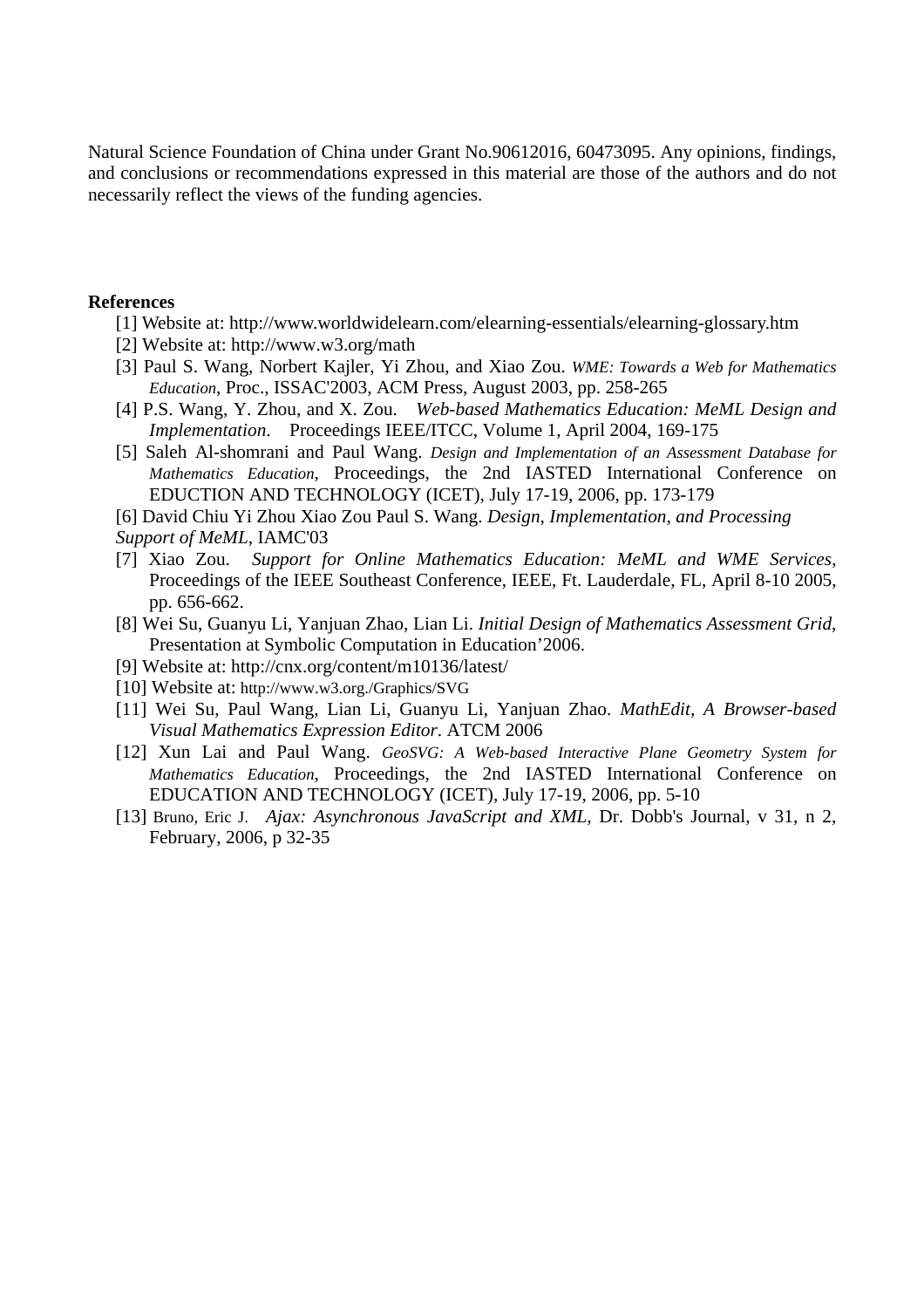# **APPENDIX A:** AN EXAMPLE OF MAML

This is a paper of City Uiversity, London on algebra.

# CITY UNIVERSITY London

# Part I Examination

# Algebra

13 June 2003 5:00 pm – 7:00 pm Time allowed: 2 hours Full marks may be obtained for correct answers to

ALL of the SIX questions in Section A

and

TWO of the THREE questions in Section B. Do not attempt more than TWO questions from Section B.

### **Section A**

Answer all questions from this section. Each question carries 8 marks. 1. Show that every non-zero complex number has a unique multiplicative inverse. That is, show that for given x and y real, there is precisely one real pair a and b such that

$$
(x + iy)(a + ib) = 1.
$$

Recall that Z denotes the set of integers. Find all elements of the subset of the complex numbers given by  $\{a+i\mathbf{b} \mid a, \mathbf{b} \in \mathbb{Z}\}$  with the property that the inverse of the element lies in the same set. …

### **Section B**

Answer two questions from this section. Each question carries 26 marks. …

8. (a) Show that if A is an invertible matrix and b a constant vector then the equation  $Ax = b$  has a unique solution vector x.

(b) Work out the determinant of

$$
A = \begin{pmatrix} 1 & 2 & 1 \\ 3 & 0 & -1 \\ 1 & -4 & -3 \end{pmatrix}
$$

by direct computation. Note that

$$
(2,-1, 1)A = (0, 0, 0)
$$

Use this fact to verify your answer for the determinant by a logical argument (i.e. without computation).

(c) For the matrix A above solve

$$
A\underline{x} = \begin{pmatrix} 1 \\ 4 \\ 2 \end{pmatrix}
$$

Recall that if A is not invertible, as here, then there may be multiple solutions, or no solution, to Ax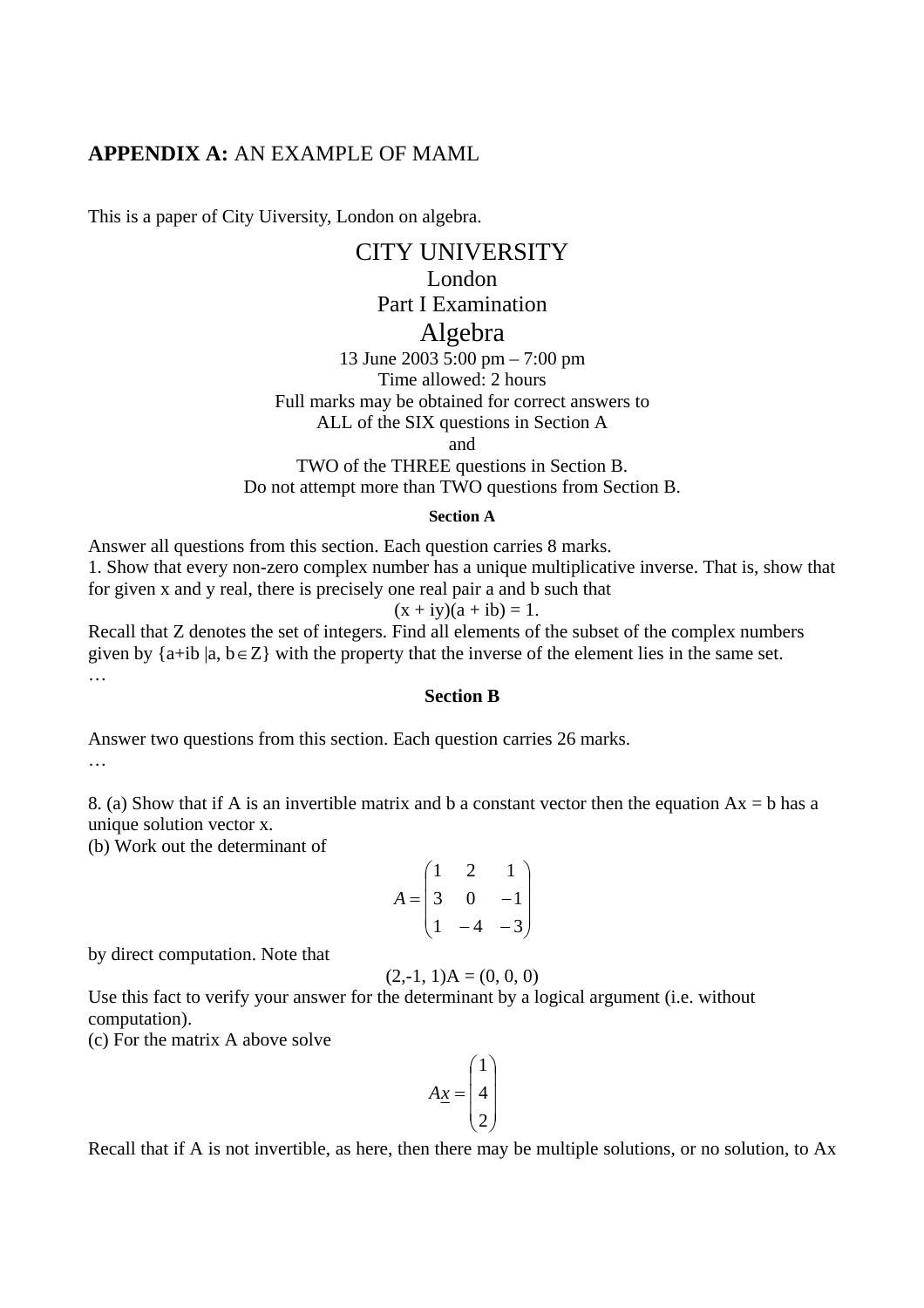$=$  b, depending on the vector b on the right hand side. (You may assume that we are in the former case here... Although you are welcome to check this for yourself.) Recall also that if there are two distinct solutions (u and v say, then  $u + k(u - v)$  is also a solution for any scalar k. Express your answer for the general solution in the form

.

$$
\underline{x} = \underline{x_1} + k \underline{x_0}
$$
  
by that  $A\underline{x} = \underline{0}$  and  $A\underline{x_1} = \begin{pmatrix} 1 \\ 4 \\ 2 \end{pmatrix}$ 

where k is an arbitary real value. Verify

Now, we encode this paper into MAML.

 $\epsilon$  = "613.102">

<pdescription>

<ptitle>Part I Examination</ptitle>

<psubject>Algebra</psubject>

<pstarttime>13 June 2006 5:00 pm</pstarttime>

 $\epsilon$  >pendtime>13 June 2006 7:00 pm $\epsilon$ /pendtime>

<pschool>CITY UNIVERSITY LONDON</pschool>

<pspecification>

Full marks may be obtained for correct answers to ALL of the SIX questions in Section A and TWO of the THREE questions in Section B. Do not attempt more than TWO questions from Section B.

</specification>

</pdescription>

```
\leq psection id="A" name="SECTION A">
```
### <pspecification>Answer all questions from this section. Each question carries 8 marks. </pspecification>

 $\alpha$  <question title ="1" type="essay">

<qbody>

<qtext>Show that every non-zero complex number has a unique multiplicative inverse. That is, show that for given x and y real, there is precisely one real pair a and b such that (x  $+$  iy)(a + ib) = 1. Recall that Z denotes the set of integers. Find all elements of the subset of the complex numbers given by

```
</qtext>
```
<qmathml>

```
<math xmlns="http://www.w3.org/1998/Math/MathML">
```

```
\langlemo>\langle\langlemo>
 \langle \text{m}i \rangle a \langle \text{m}i \rangle<mo>+</mo>
  <mi>bi</mi> 
 \langlemo>&#x2223:\langlemo>
 <mi> a</mi><mo></mo> <mi>b</mi> 
 <mo>&isin:</mo>
 <mi>&Zeta;</mi>
 \langlemo>\rangle\langle/mo>
</math>
```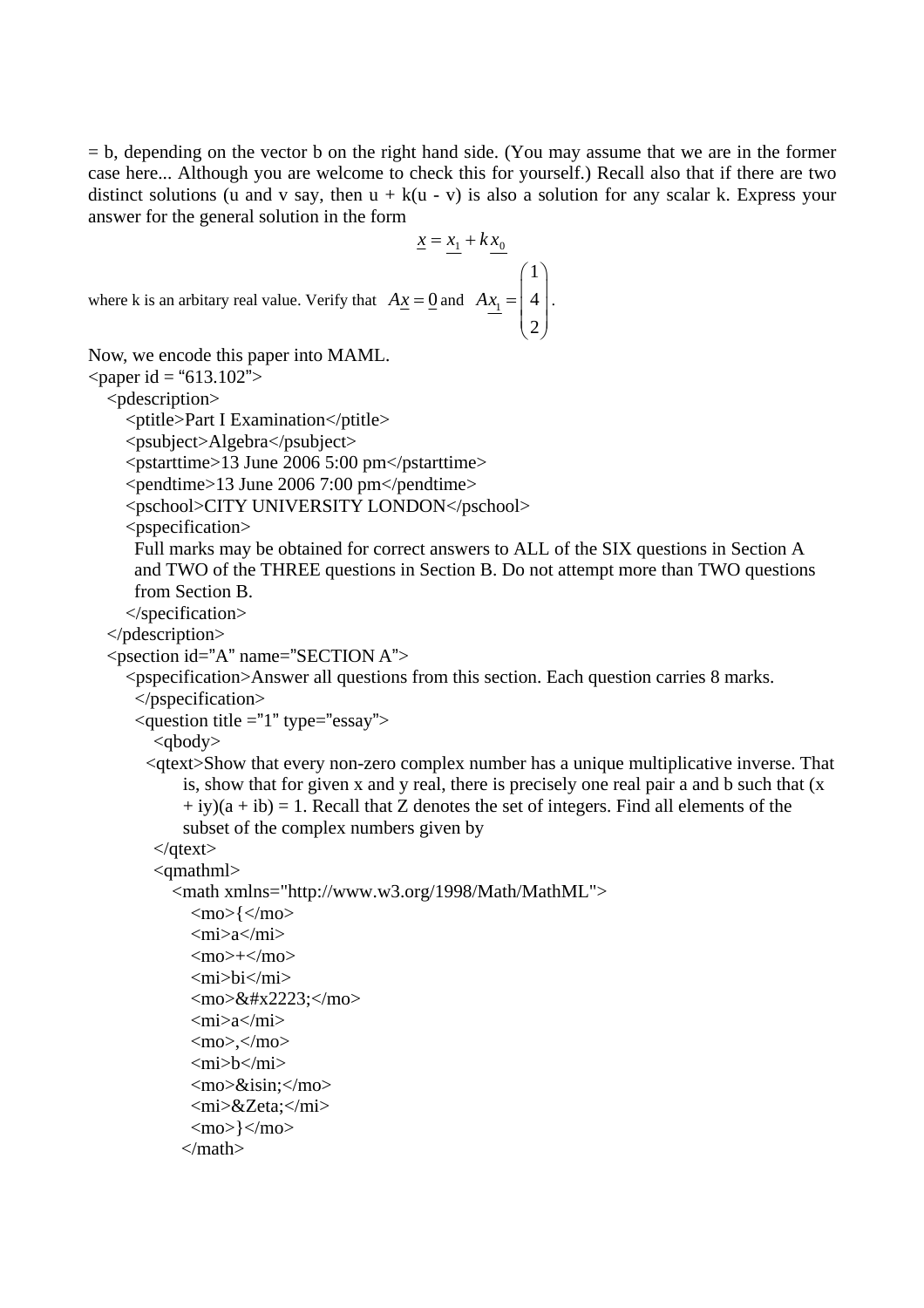```
</qmathml> 
      <qtext> with the property thatthe inverse of the element lies in the same set. 
      </qtext> 
     <qbody> 
    </question>. 
… 
</psection> 
<psection id="B" name="SECTION B"> 
  <pspecification> Answer two questions from this section. Each question carries 26 marks. 
  </pspecification> 
  <questionset title="8"> 
     <question title="(a)" type="essay"> 
        <qtext>Show that if A is an invertible matrix and b a constant vector then the equation Ax 
          = b has a unique solution vector x.
       </qtext> 
      </question> 
     <question title="(b)" type="essay"> 
       <qtext> Work out the determinant of 
       </qtext> 
       <qmathml> 
         <math xmlns="http://www.w3.org/1998/Math/MathML"> 
           \langle \text{mi}\rangleA\langle \text{mi}\rangle<mo>=</mo><mrow><mo>(</mo>
               <mtable> 
                <mtr> <mtd> 
                      <mn>1</mn>
                    </mtd> 
                    <mtd> 
                      <mn>2</mn>
                    </mtd> 
                    <mtd> 
                      <mn>1</mn></mtd></mtr> <mtr> 
                    <mtd> 
                        \langle mn \rangle3\langle mn \rangle</mtd> <mtd> 
                       <mn>0</mn> </mtd> 
                     <mtd> 
                       <mo>&minus;</mo>
```